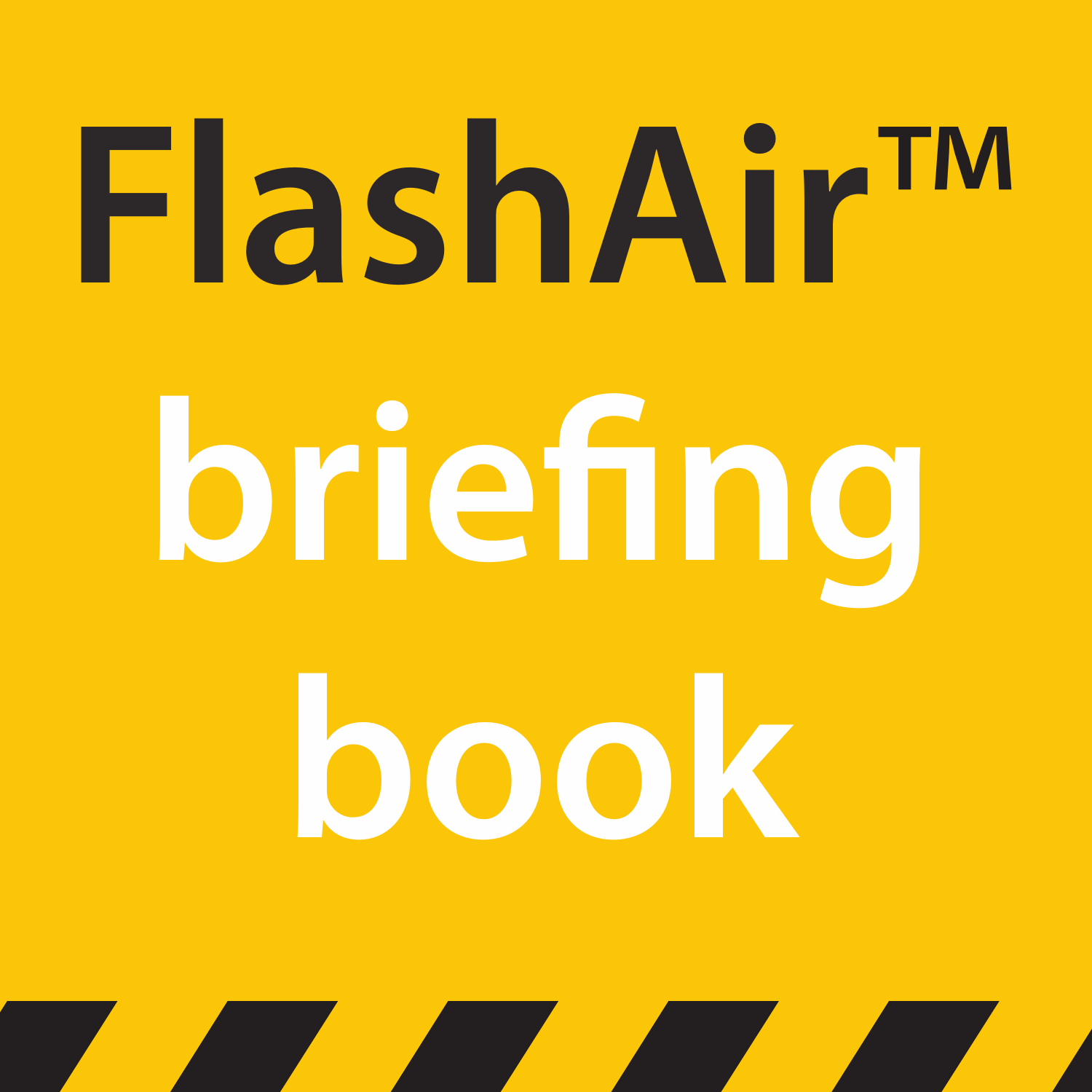# Thank you!

## **Thank you for purchasing the Yellowtec iXm Recording Microphone and iXm Uplink App**

### **Yellowtec iXm: welcome to recording 2.0**

iXm is a broadcast quality recording microphone created by broadcasters for broadcasters. With intuitive operation and robust construction, iXm delivers pristine sound quality without the need to monitor levels or make other adjustments.

### **iXm Uplink: the new App for your iXm**

iXm Uplink is a new recording iOS app for the iXm digital recording microphone. The new app facilitates the uplink of data from the iXm microphone by IOS devices like the iPhone. The iXm Uplink App allows trimming, archiving and several useful features like the use of meta tags. This will be of particular interest to reporters, as it allows them to email recordings directly to the studio after tagging their files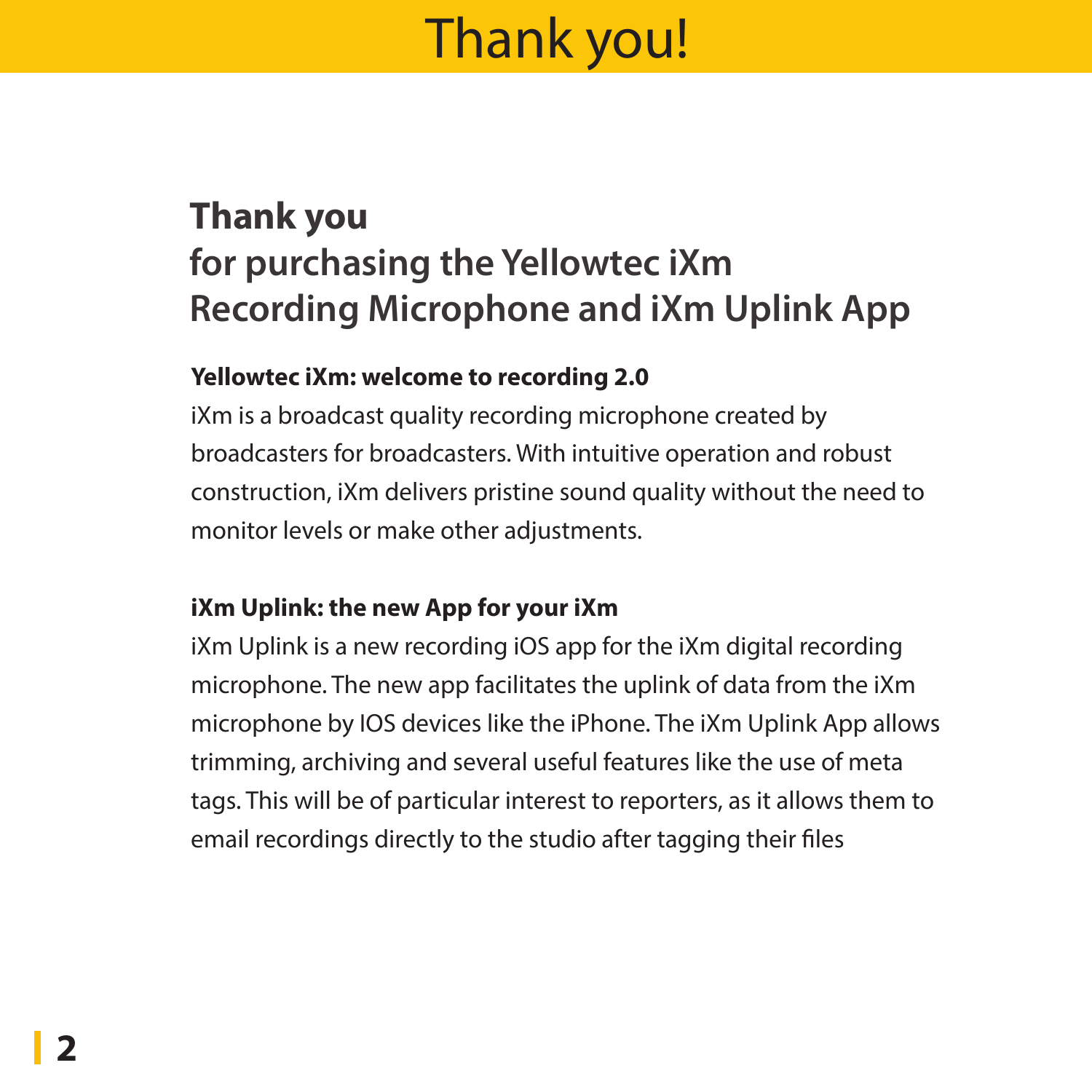# How to set up your Wifi SD Card



### **Recommended Wifi Card:**

We recommend to use a Toshiba FlashAir™ W-02 Class10 SD Card. Available in 8, 16 and 32 GB, we recommend to use the 8 GB version.

### **1. Download Toshiba FlashAir**™ **Configuration Software:**

http://www.toshiba.co.jp/p-media/english/download/wl/software.htm

### **2. Setup the Card:**

- Insert card into SD card reader
- Start the FlashAir configuration Software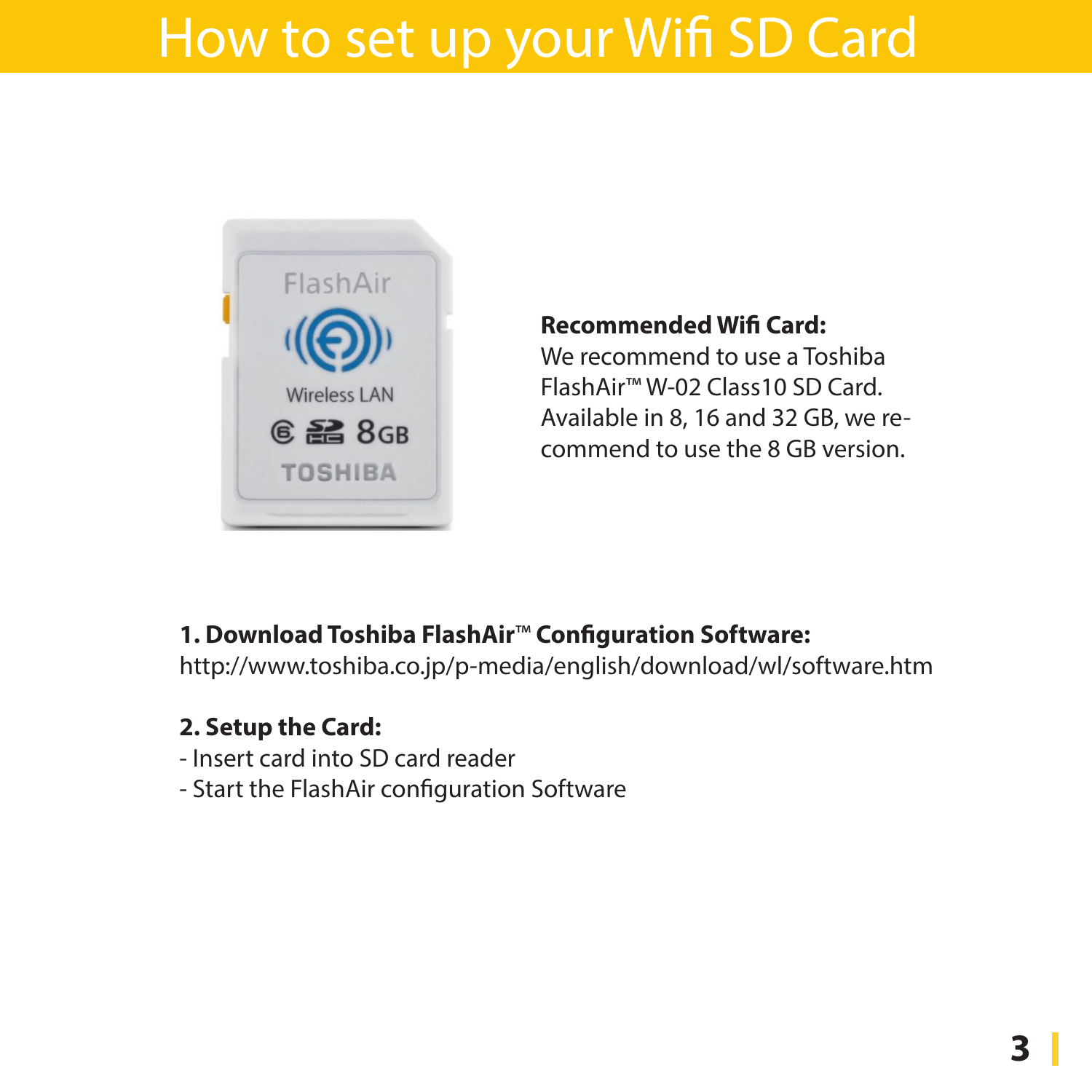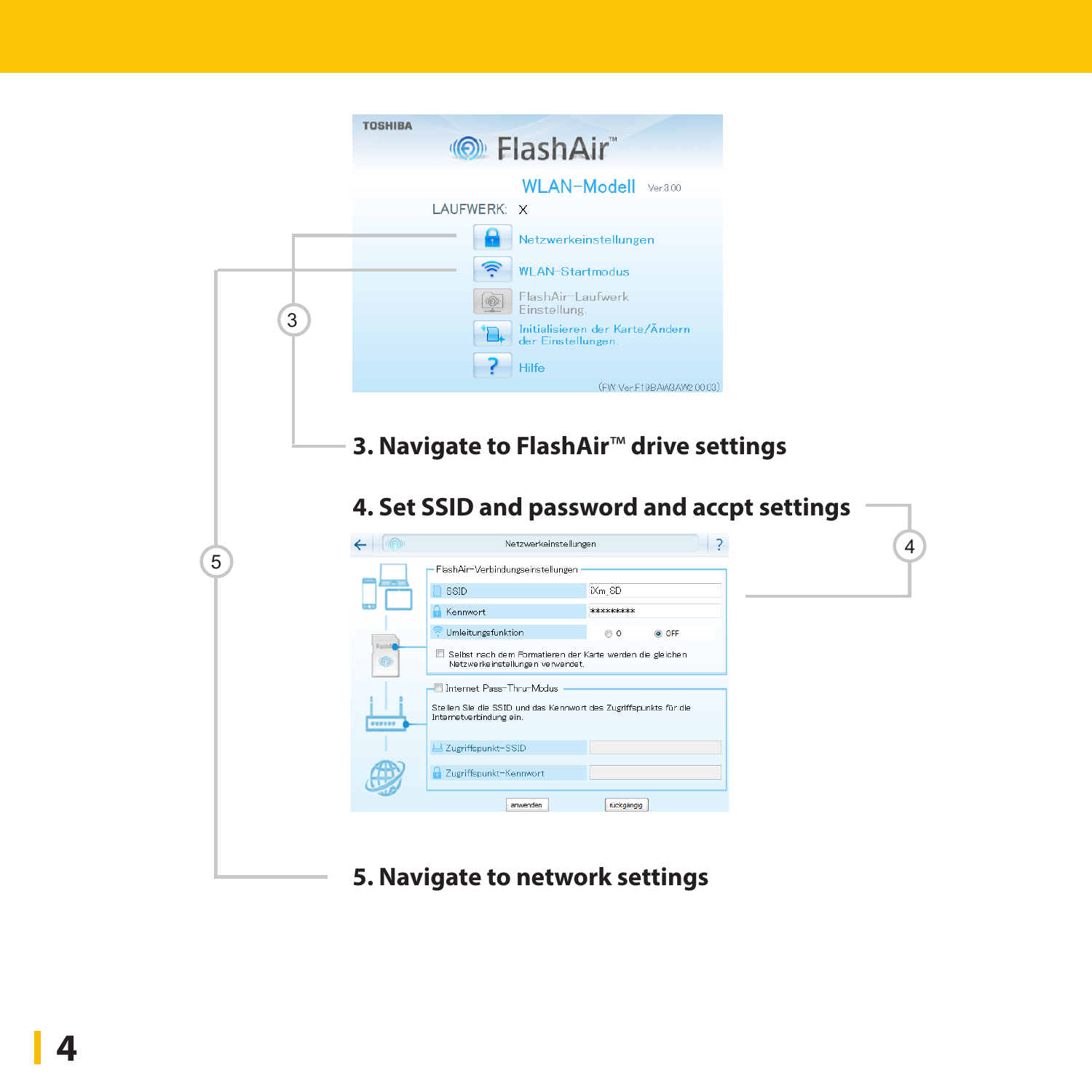### **6. Set WLAN Start Mode "Automatic Start Mode"**

| <b>FlashAirTool</b>    |                                         |   |
|------------------------|-----------------------------------------|---|
| <b>CON</b><br>←        | <b>WLAN-Startmodus</b>                  |   |
| FlashAir Einstellungen | <b>Automatischer Startmodus</b>         | ٠ |
|                        | Auto Start Timeout Einstellung 5 Minute | ٠ |
|                        | (rūckgāngig)<br>anwenden                |   |
|                        |                                         |   |
|                        |                                         |   |
|                        |                                         |   |
|                        |                                         |   |
|                        |                                         |   |
|                        |                                         |   |

In this mode FlashAir™ is activated automatically, if inserted.



The timer indicates the timespan after that the card will be deactivated if your device does not access it. To restart WLAN function simply restart your device with FlashAir™ card inserted.

### **WARNING: Do not remove the card during the restart! Doing so may cause the loss of data!**

**PLEASE NOTE: "Manual Start Mode" is not supported!**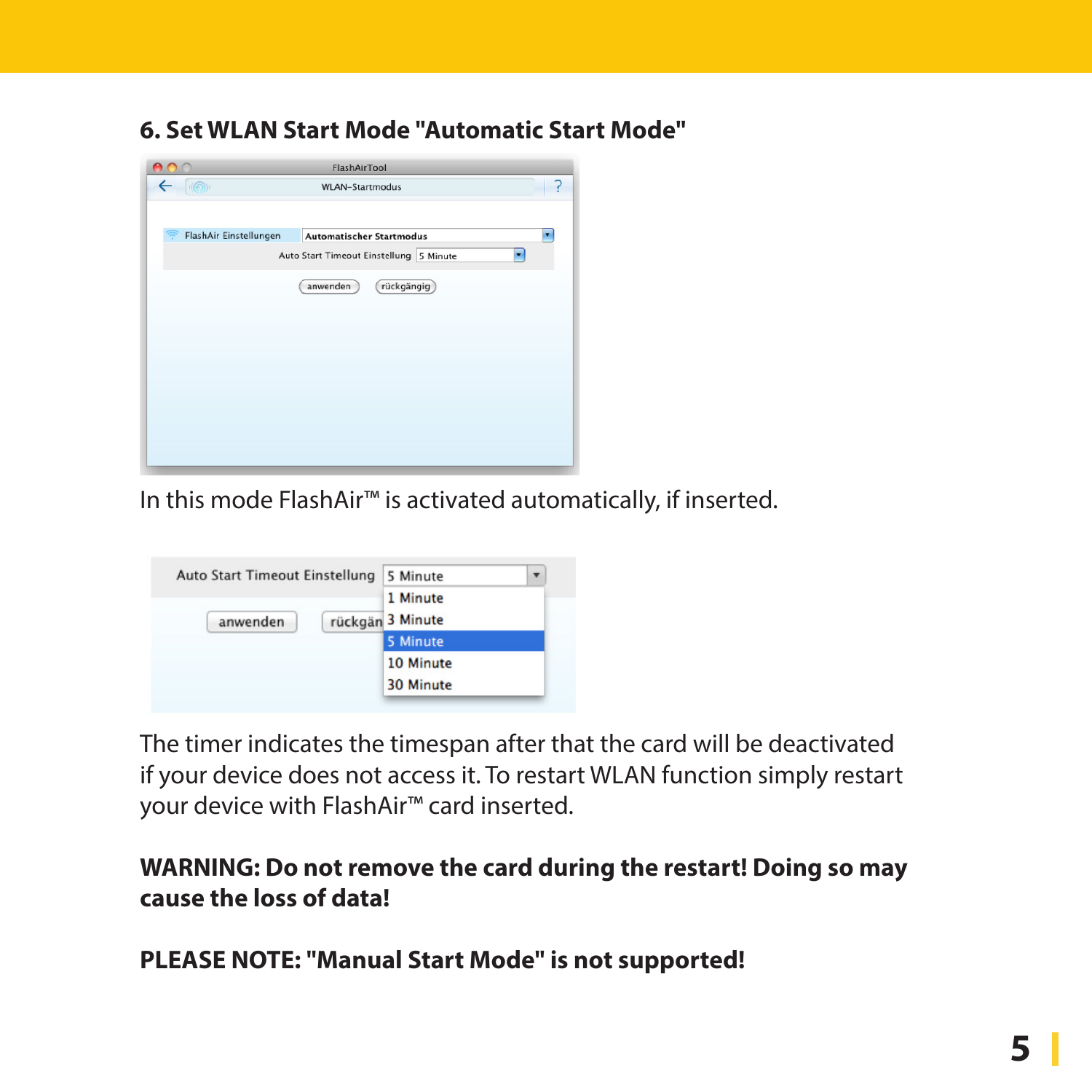**7. Switch on your iXm Microphone:**



Press and hold the RECORD Button and simultaneously press the STOP Button on the Playback Keypad.

**8. Open system settings on your iOS Device and open WLAN settings.** 



**9. Open WLAN settings, select the iXm SSID and enter your password.**

### **10. Start using your iXm Uplink App!**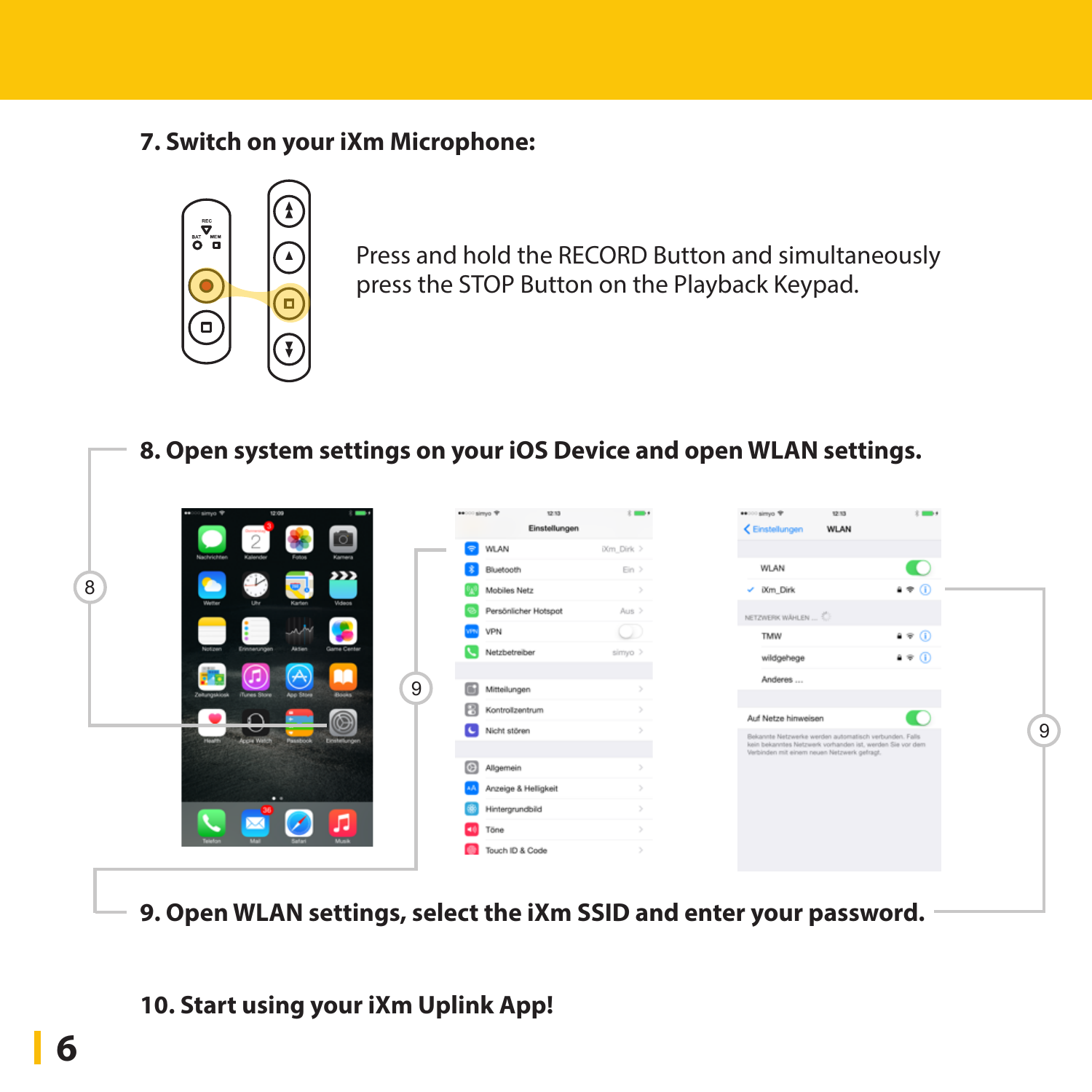# Helpful links

### **Official iXm website:**

www.yellowtec.com/ixm

### **iXm Firmware and Downloads:**

www.yellowtec.com/downloads/ixm-recording-microphone

### **Yellowtec Products:** www.yellowtec.com/products

### **Follow us on Social Media:**

www.facebook.com/yellowtec www.twitter.com/yellowtec www.google.com/+yellowtec